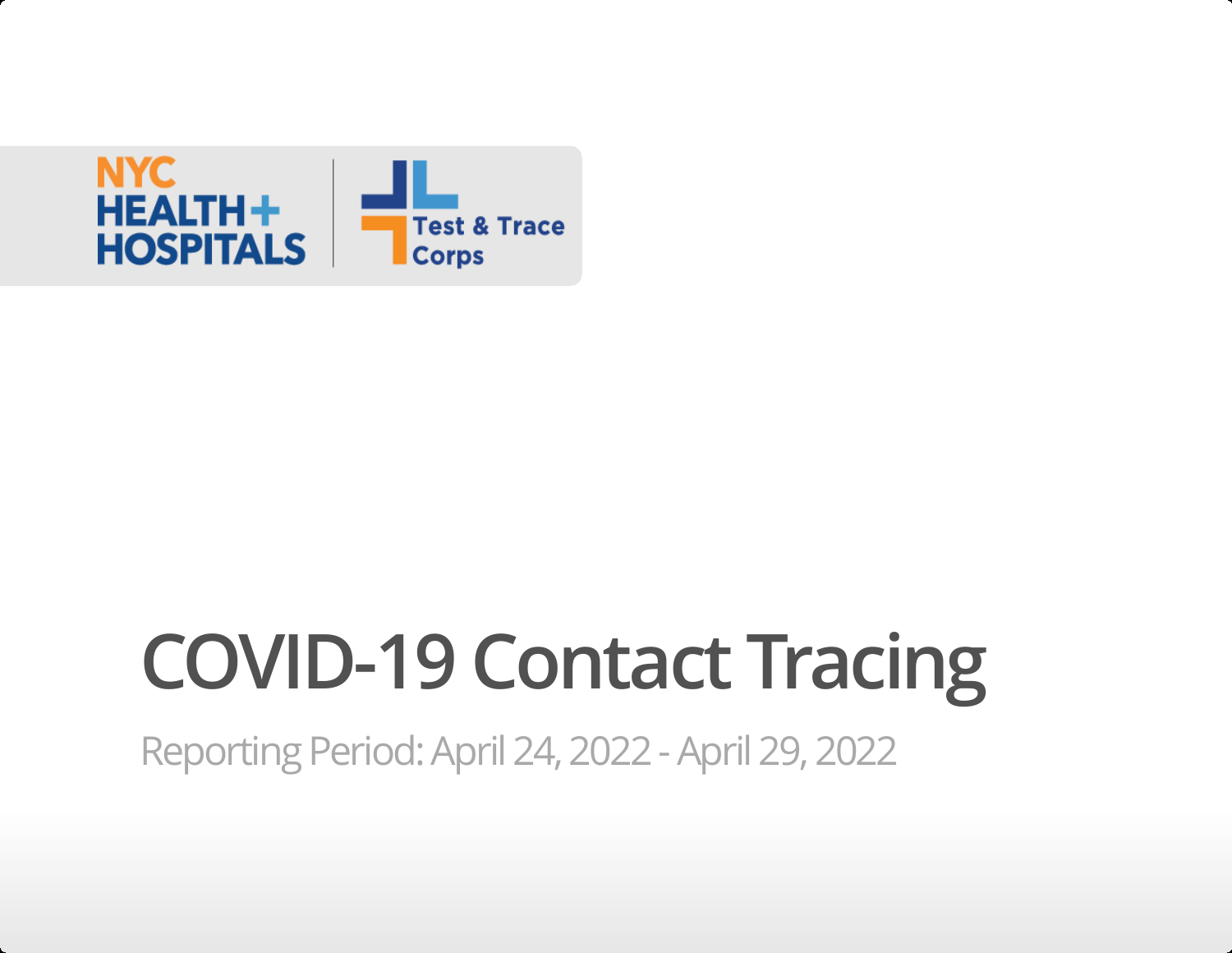#### **Percentage of Cases Notified**



Cases may receive both SMS messages and phone calls. To avoid duplication, they are counted as 'Phone/In Person.' Data are subject to ongoing quality improvements that may result in changes of reported numbers over time. \*Calculations for recent weeks are preliminary as long as cases/contacts from those weeks are still being contacted.

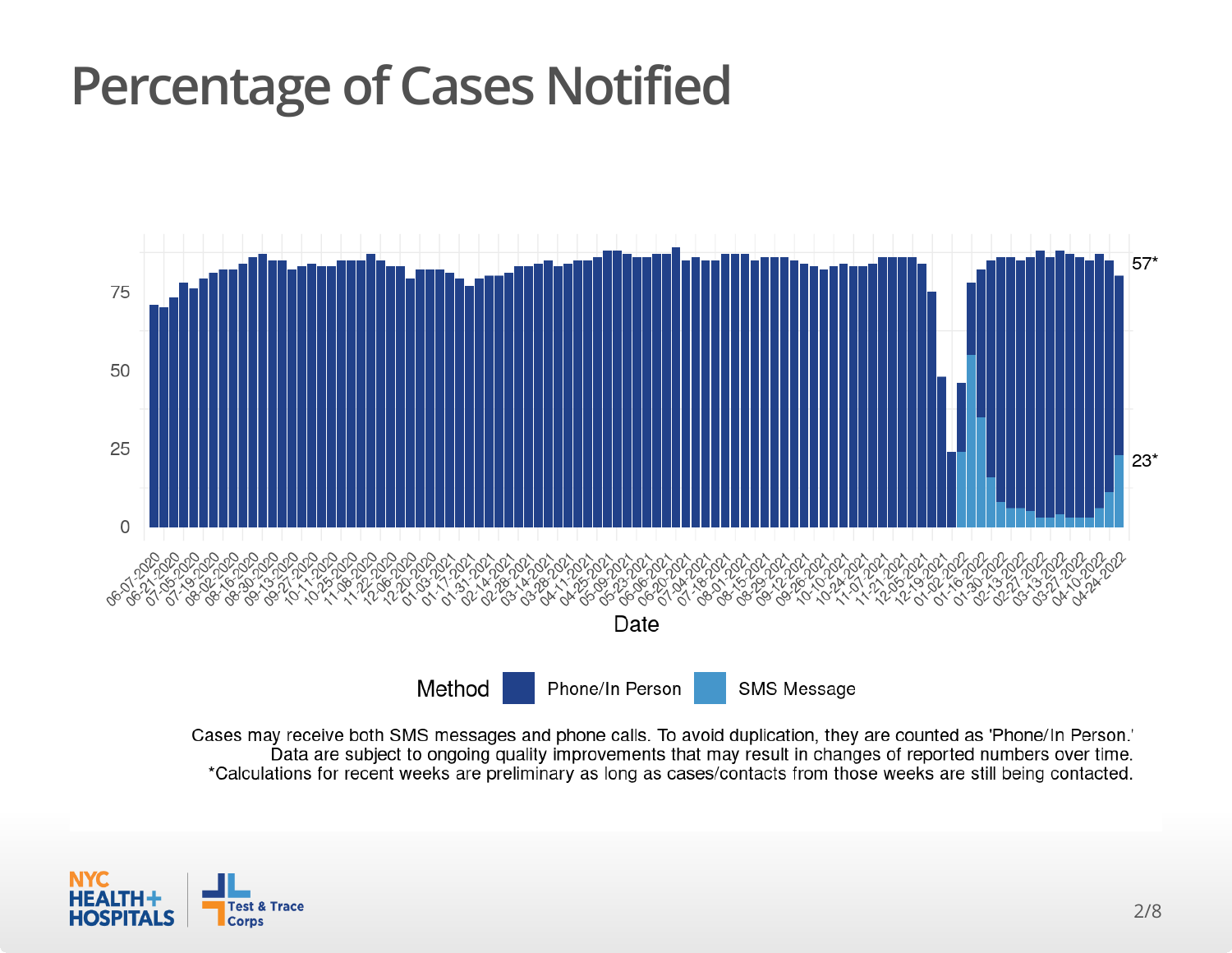# **Number of Cases Notified**



Cases may receive both SMS messages and phone calls. To avoid duplication, they are counted as 'Phone/In Person.' Data are subject to ongoing quality improvements that may result in changes of reported numbers over time. \*Calculations for recent weeks are preliminary as long as cases/contacts from those weeks are still being contacted.

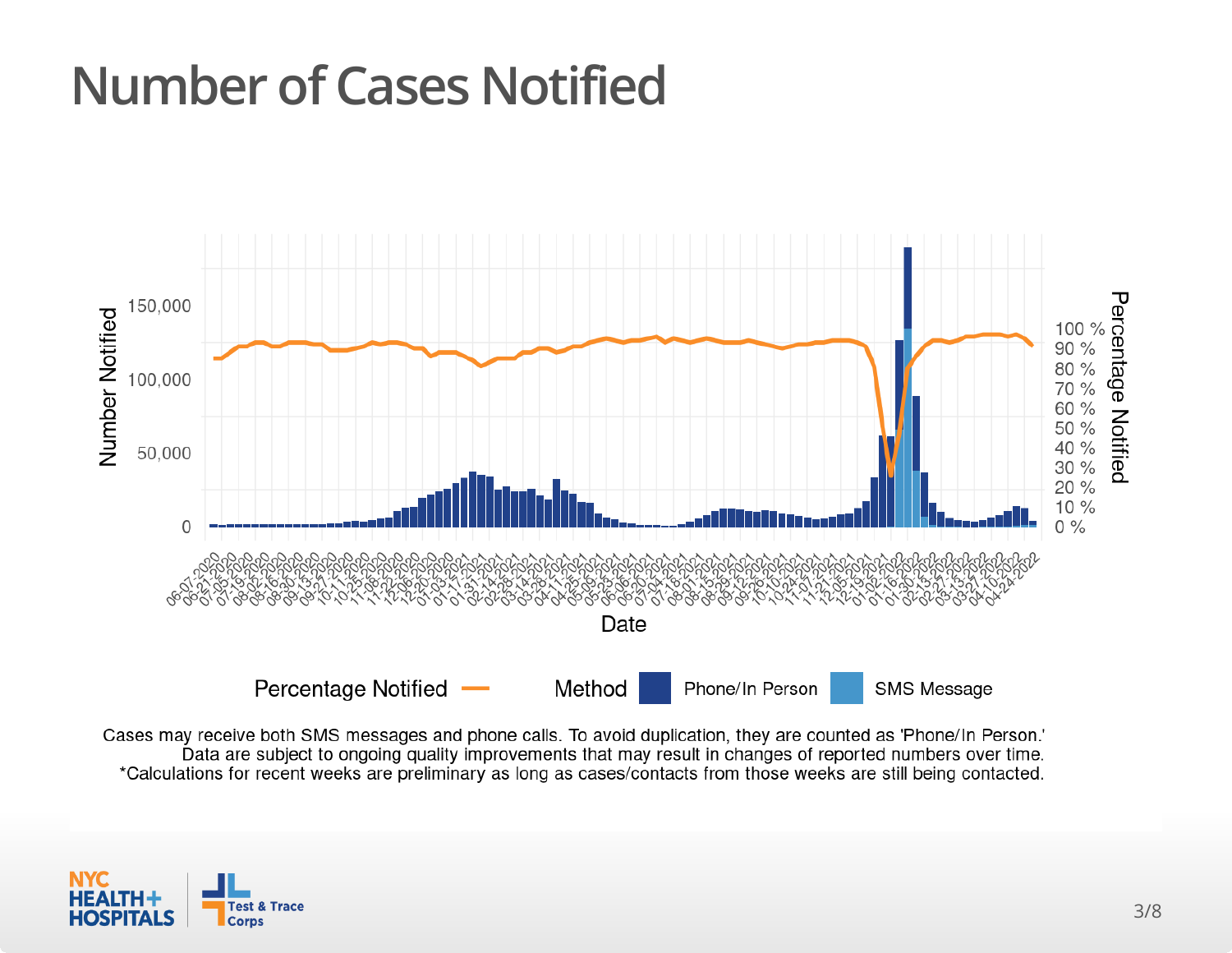#### **Resource Navigator Referrals**



From 06/01/20 to 04/30/22. A referral is marked completed if we reach a client or if we exhaust outreach to the client after three attempts.

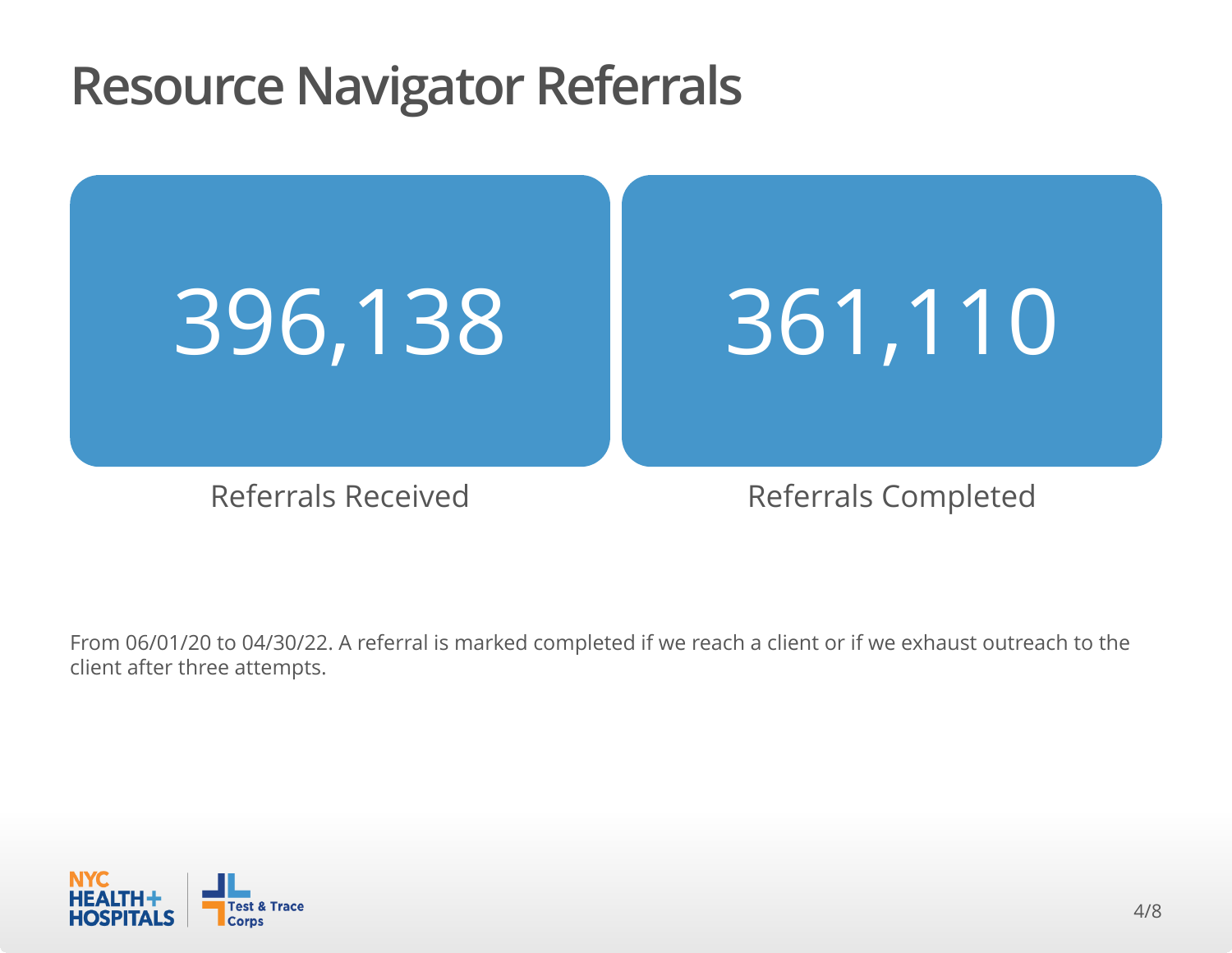# **Take Care Resource Categories**



Displays Take Care referrals connected to resources from 06/01/20 through the end of the reporting period. Labels show percent of clients connected to any Take Care resource. Percents do not total to 100% because a client can be connected to multiple categories. Categories displayed are those selected by greater than .5% of clients connected to resources. Take Care package requests (displayed in the previous slide) not included in chart.

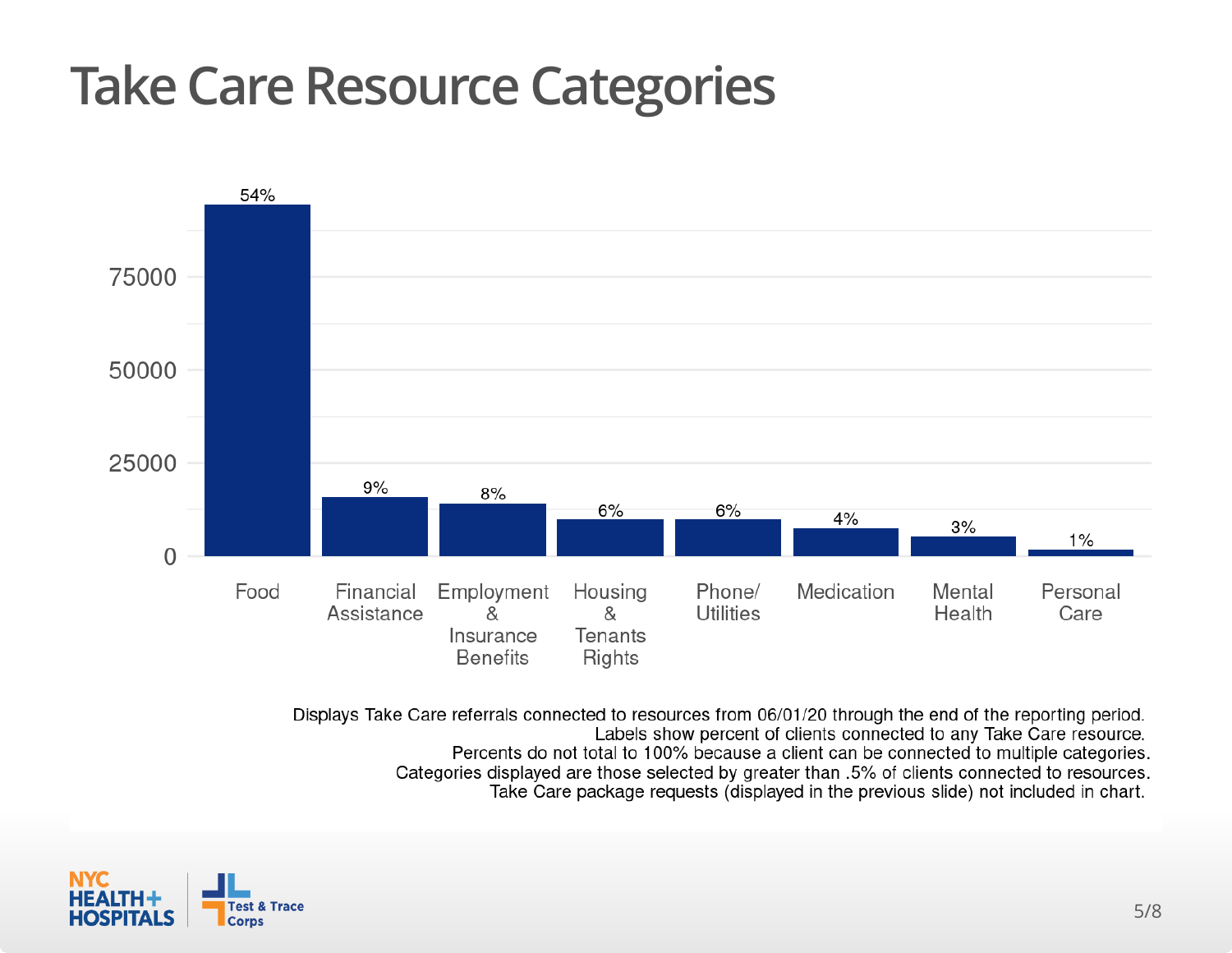#### **Take Care Package Requests**



#### Total requests for Take Care package

Total number of requests to receive a PPE kit from 06/01/20 through the end of the reporting period.

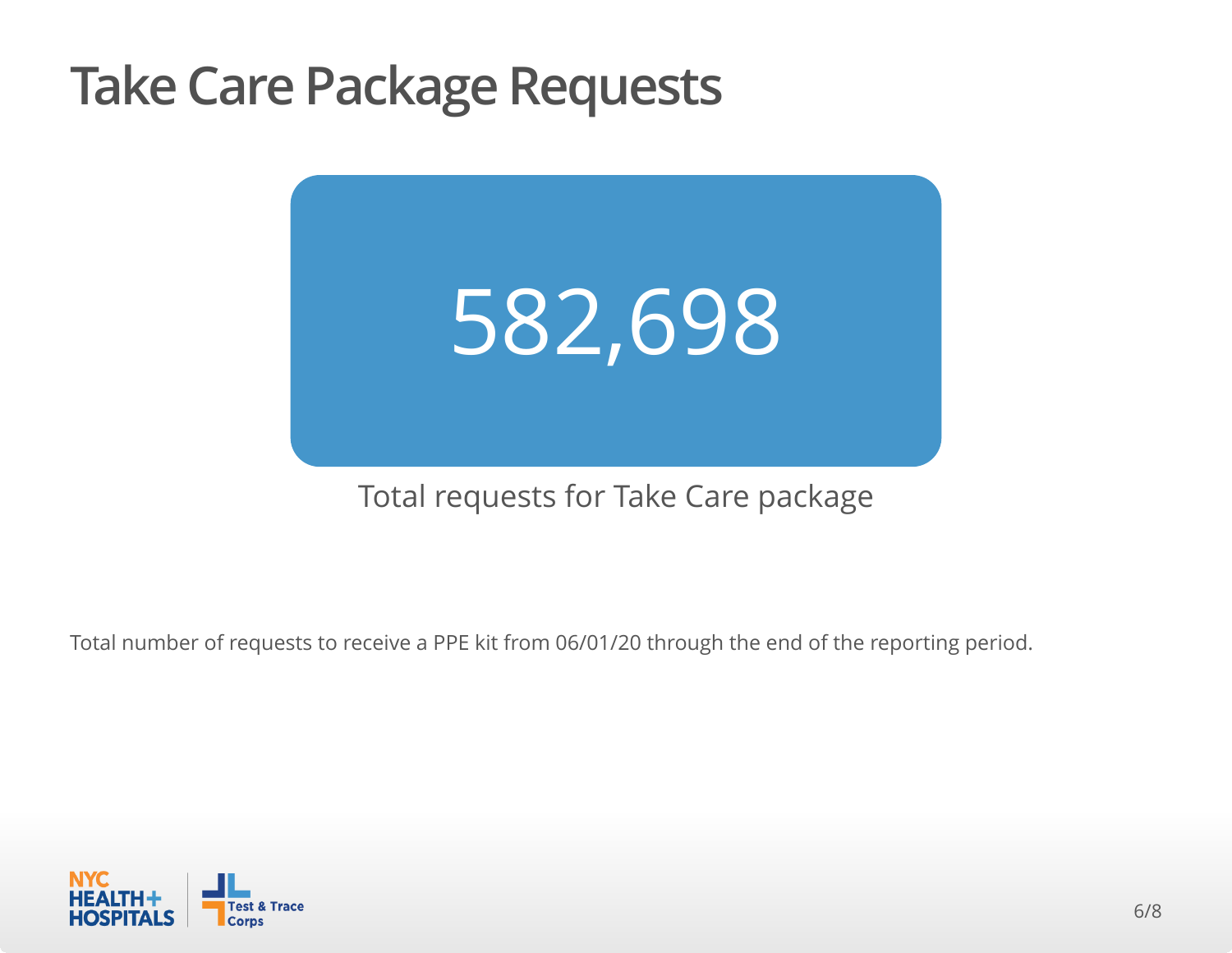# **AfterCare Resource Categories**



Displays AfterCare referrals connected to resources from 07/16/21 through the end of the reporting period. Referrals include T2 cases that were active between June 2020 and July 2021, that live in the TRIE [Taskforce on Racial Inclusion and Equity] zip codes, and that had active symptoms during their last interaction with monitoring. Labels show percent of clients connected to any AfterCare resource. Percents do not total to 100% because a client can be connected to multiple categories. Categories displayed are those selected by greater than .5% of clients connected to resources.